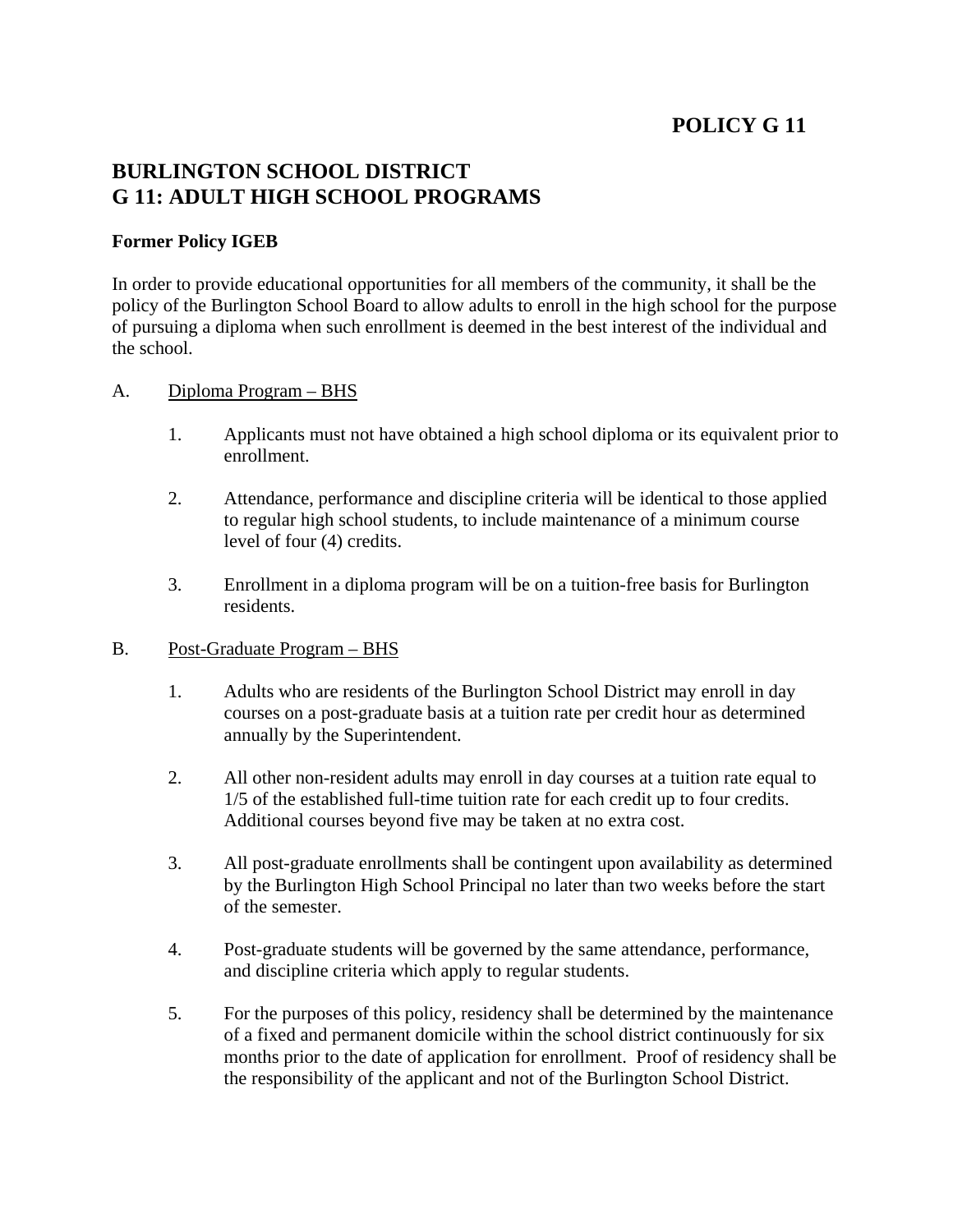### C. Post-Graduate Program – Technical Education

- 1. Adults who have received a diploma or its equivalent, and for whom the Burlington Area Vocational Technical Center serves as a receiving school, may enroll in a vocational program without tuition on a space available basis.
- 2. All other adults who reside outside the Burlington Area Vocational Technical Center service region may seek admission to programs offered at the Vocational Center. First consideration for admission is granted to service region residents. Tuition is not assessed to the individual.
- 3. All post-graduate enrollments shall be contingent upon space availability as determined no later than two weeks before the start of the semester. (T.16 Sec. 1553).
- 4. Post-graduate students will be governed by the same attendance, performance, and discipline criteria which apply to regular students.
- 5. For the purposes of this policy, residency shall be determined by the occupancy of a fixed and permanent domicile within the school service district prior to the date of application for enrollment. Proof of residency shall be the responsibility of the applicant and not of the Burlington School District.
- D. Non-Graduate Program Technical Education
	- 1. In accordance with VSA T. 16, Chapter 37, adults who are Burlington residents and who have not received a diploma are considered to be secondary students and are eligible to enroll in technical education courses at the expense of the School District.
	- 2. Adult secondary students will enroll at Burlington High School before attending any vocational center and be afforded the same counseling and enroll in desired courses in sufficient time to insure space.
	- 3. These students will have the same priority as other secondary students attending the vocational center.
	- 4. Adult secondary students will be provided the same level of guidance and support services by the Burlington High School and Technical Center staffs as are afforded to other secondary students. These include career counseling, guidance, course selection assistance, interest inventories, and graduate follow-up activities.